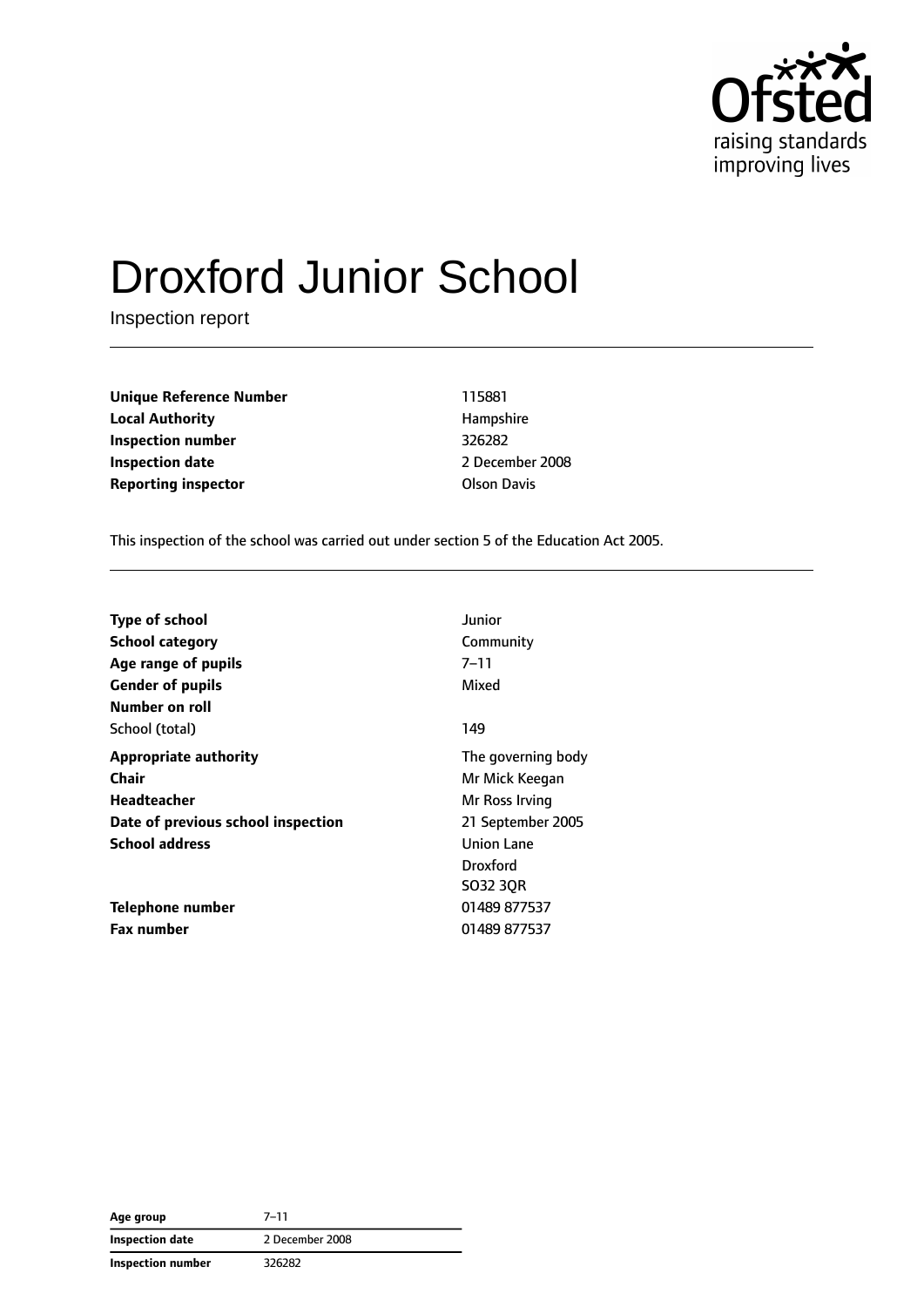.

<sup>©</sup> Crown copyright 2008

Website: www.ofsted.gov.uk

This document may be reproduced in whole or in part for non-commercial educational purposes, provided that the information quoted is reproduced without adaptation and the source and date of publication are stated.

Further copies of this report are obtainable from the school. Under the Education Act 2005, the school must provide a copy of this report free of charge to certain categories of people. A charge not exceeding the full cost of reproduction may be made for any other copies supplied.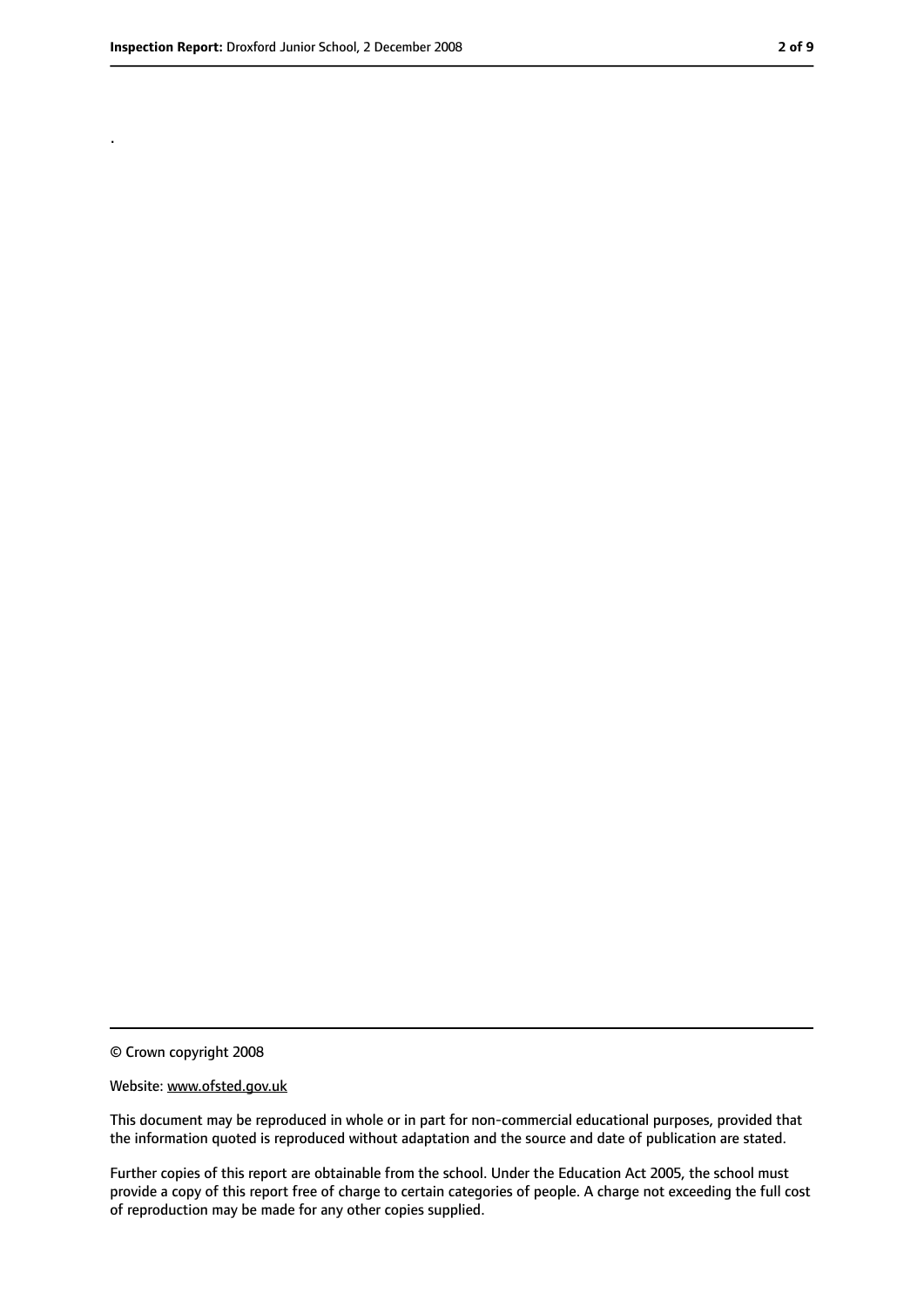## **Introduction**

The inspection was carried out by an Additional Inspector. The inspector evaluated the overall effectiveness of the school and investigated the following issues.

- The strengths in pupils' personal development and well-being.
- The progress pupils make in mathematics and how this relates to the quality of teaching and learning and the curriculum.
- The impact that the leaders and governors are having on provision and achievement.

Evidence was gathered from:

- observations of lessons, break and lunchtime
- discussions with staff, the chair of the governing body and pupils
- the school's records of pupils' progress and samples of pupils' work
- parents' questionnaires
- school documentation.

Other aspects of the school's work were not investigated in detail, but the inspectors found no evidence to suggest that the school's own judgements, as given in its self-evaluation, were not justified. These are included in the report where appropriate.

#### **Description of the school**

This smaller-than-average junior school is situated in a small village and serves a rural community. The proportion of pupils entitled to free school meals is well below average. The vast majority of pupils are of White British heritage. The proportion of pupils with learning difficulties and/or disabilities is below the national average. However, the proportion of pupils with statements of special educational need is above the national average. There are a range of needs including pupils with behavioural difficulties, pupils with autism and pupils with moderate learning difficulties. The school has a number of national awards including the Basic Skills award, Activemark and the Healthy Schools award.

#### **Key for inspection grades**

| Grade 1 | Outstanding  |
|---------|--------------|
| Grade 2 | Good         |
| Grade 3 | Satisfactory |
| Grade 4 | Inadequate   |
|         |              |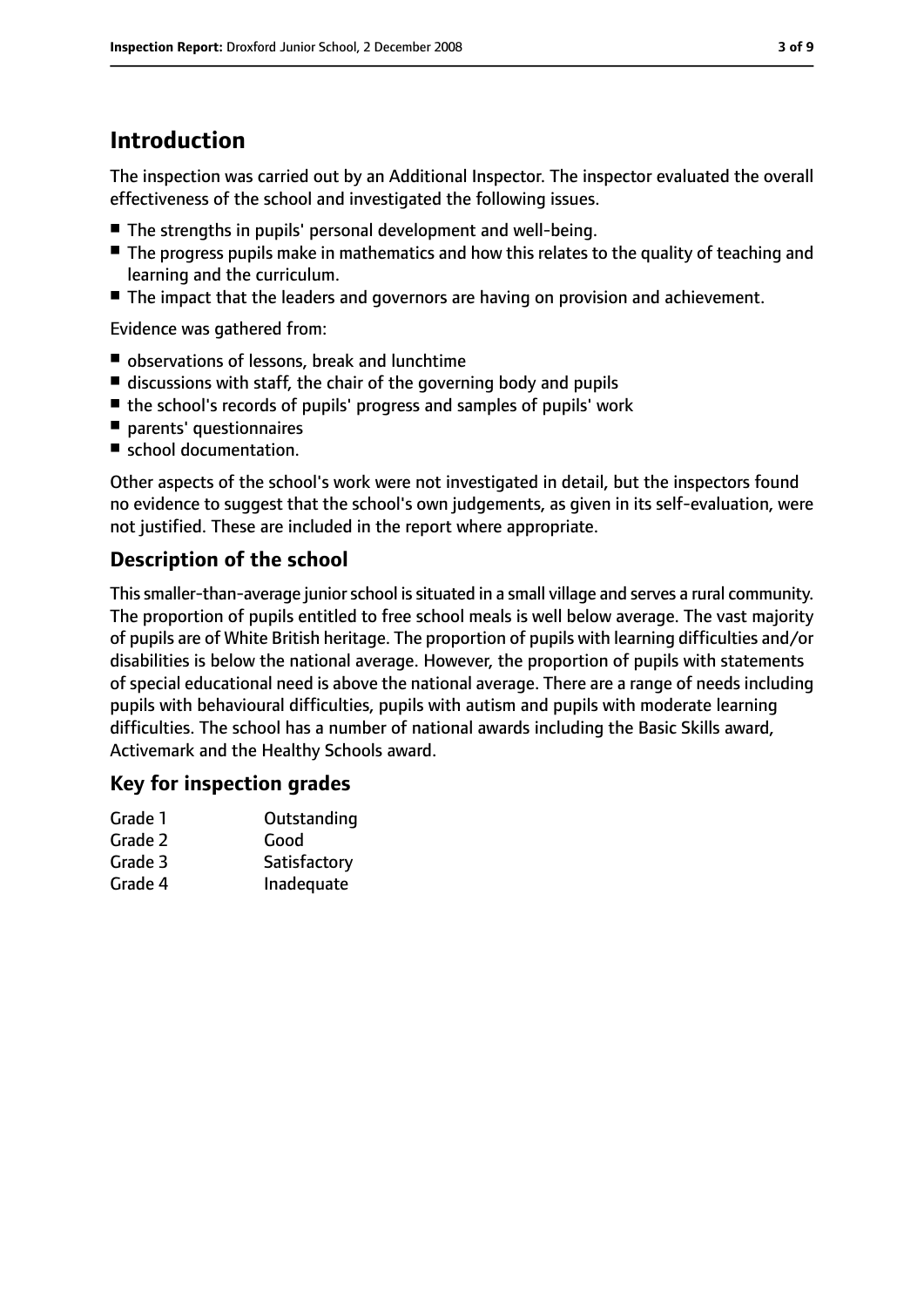## **Overall effectiveness of the school**

#### **Grade: 2**

This is a good school in which pupils achieve well and show confidence and enjoyment in their learning. There are some outstanding aspects, including pupils' personal development, the curriculum and care, guidance and support for pupils. Parents rightly say that 'the school is going from strength to strength' under the excellent leadership of the headteacher. He provides a clear direction to the work of the school. As a result, the effective leadership team works closely with the staff to place the needs of pupils at the centre of what the school does. This has a beneficial impact on pupils' achievement and personal development. One parent wrote, 'The atmosphere haslifted into one of enthusiasm and awareness, enabling all children, whatever their academic level, to feel confident.'

Pupils' great enjoyment and appreciation of the school are reflected in above-average attendance and excellent behaviour. A particular strength of the school is the excellent care, guidance and support it provides for its pupils. As a result, pupils feel very safe and valued. The strong ethos of care contributes greatly to pupils' outstanding social, moral and cultural development. They follow the school's code of 'core values', treat each other with respect and show concern for each other's feelings. They have a high level of awareness of their rights and responsibilities. Pupils feel strongly that their views are listened to. The school council enables pupils to contribute very positively to improving the school. Members are particularly proud of its successful fund-raising activities and the role it played in appointing the deputy headteacher. Other pupils are equally keen to take on responsibility, for example, as peer mediators and play leaders. Pupils intelligently discuss the benefits of a healthy lifestyle gained from exercise and sensible eating. They participate eagerly in physical activities. Pupils work very well independently and with others and have good basic skills in literacy, numeracy and information and communication technology (ICT), so they are ready for the next stage of their education and future lives.

Standards are above average, with a good proportion of pupils exceeding the levels expected of 11-year-olds in the national tests. Pupils do particularly well in science because teachers provide good opportunities for them to plan and carry out their own investigations. School leaders ensure there are many initiatives in place to raise performance and to help those who fall behind. For example, the recent strong focus on writing has enabled the school to close the gap between reading and writing. Standards in mathematics, while still above average, are not as high as in English and science. School leaders found from their own monitoring that some pupils were not doing as well in mathematics as they should. The strategic plan accurately identifies that there is more to do to help some pupils to use their good mathematical knowledge to solve more complicated problems.

Pupils achieve well because they are well taught and motivated by a wide range of interesting and challenging tasks that inspire them to work hard. Fundamental to pupils' good progress is teachers' effective use of regular and careful assessments to set work that is well matched to pupils' varying needs and abilities within the mixed-age classes. Teachers' effective marking and pupils' good understanding of their targets enable them to understand clearly how well they are working and what they must do to improve. An important feature of teaching and learning is the excellent relationship between adults and pupils. As a result, pupils show very positive attitudes to their learning. Close teamwork between teachers and teaching assistants is very effective in giving additional help to pupils. The vast majority of lessons are good or outstanding. Teaching is not yet consistently outstanding, however. For example, teachers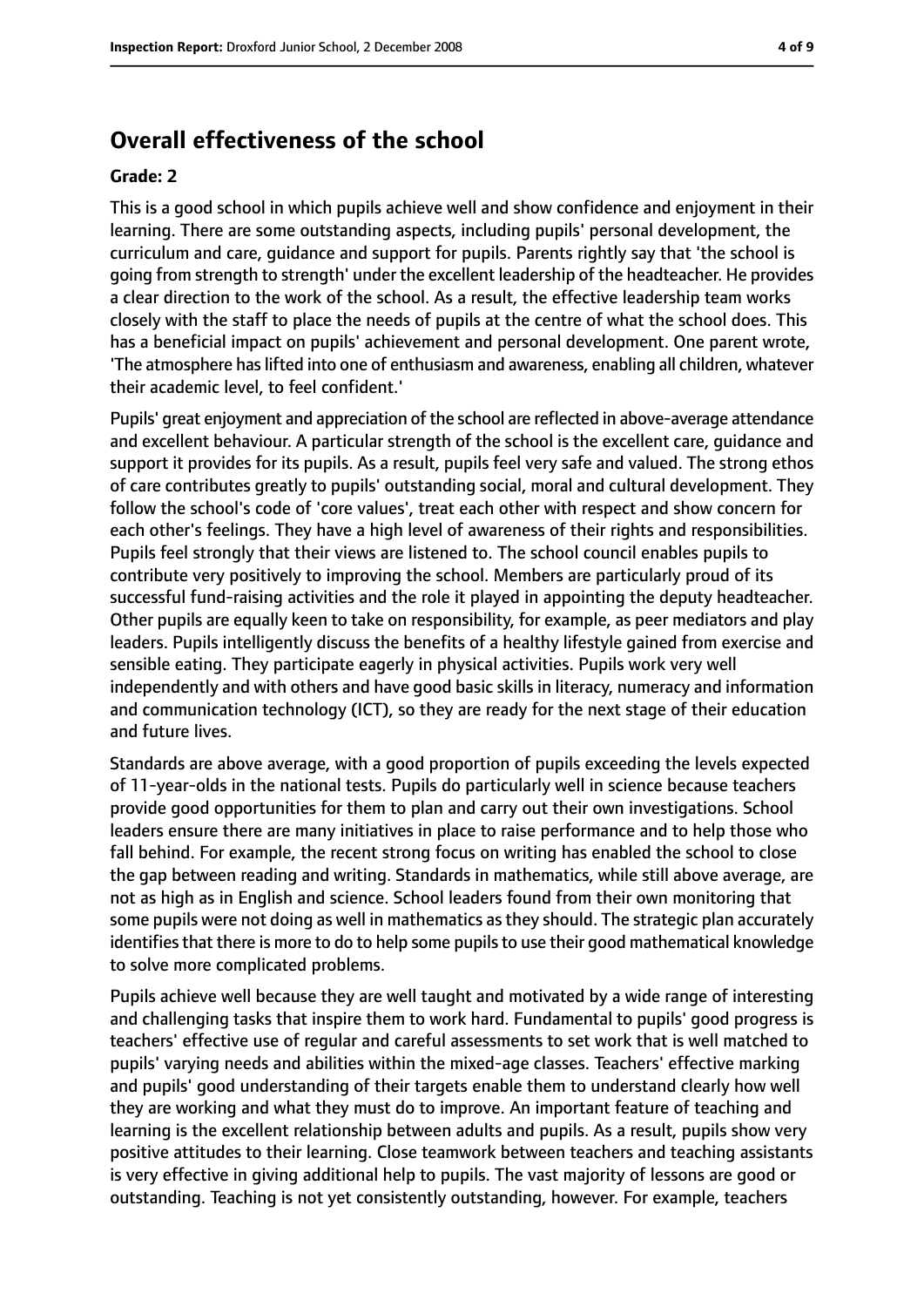occasionally miss the opportunity to add extra challenge to some pupils' work in mathematics and this slows their progress.

An outstanding curriculum is well monitored by school leaders to ensure that it meets the needs of learners. It is particularly successful in supporting those pupils identified as able, gifted and talented and those pupils who find learning difficult. There is a strong emphasis on developing pupils' literacy skills, numeracy skills and ICT skills. Pupils use these skills very well to enhance their learning in other subjects. Pupils develop a very good understanding of how to stay safe and how to live healthy lives through the health education programme and physical education lessons. Residential visits and themed weeks, such as 'Cool Planet', enrich the curriculum and contribute to pupils' outstanding social and cultural development.

The school has made good improvement since the last inspection, particularly in raising achievement and furthering pupils' personal development by engaging them in an enriched curriculum. School leaders make good use of assessment information to monitor the progress of individual pupils and groups of pupils to identify possible underachievement. As a result, staff respond quickly and successfully to correct relative weaknesses in performance, such as in writing and ICT. Subject leaders are well involved in monitoring their areas and contribute their own ideas for further improvement. A few are not yet fully involved in securing first-hand evidence by observing lessons. Plans are in hand to ensure that this happens. The quality of teaching is improving, because it is regularly monitored and evaluated by senior leaders and appropriate targets set for improvement. Governors fulfil their statutory responsibilities conscientiously and challenge the school to do its best for its pupils. They are keen to further their monitoring role, so that they can more fully hold the school to account for the progress made by pupils. Parents greatly appreciate the way in which school leaders constantly seek to involve them as partners in their children's education. As one wrote, 'Communication between parents and school is excellent. The parent/pupil workshops are really appreciated - the school is a friendly, welcoming place.' Strong links with the local community, other schools and outside agencies provide many benefits to pupils' learning and well-being and effectively promote community cohesion.

#### **What the school should do to improve further**

- Improve achievement in mathematics by helping pupils to apply their good mathematical knowledge in solving more difficult problems.
- Raise the quality of all teaching from good to that of the best.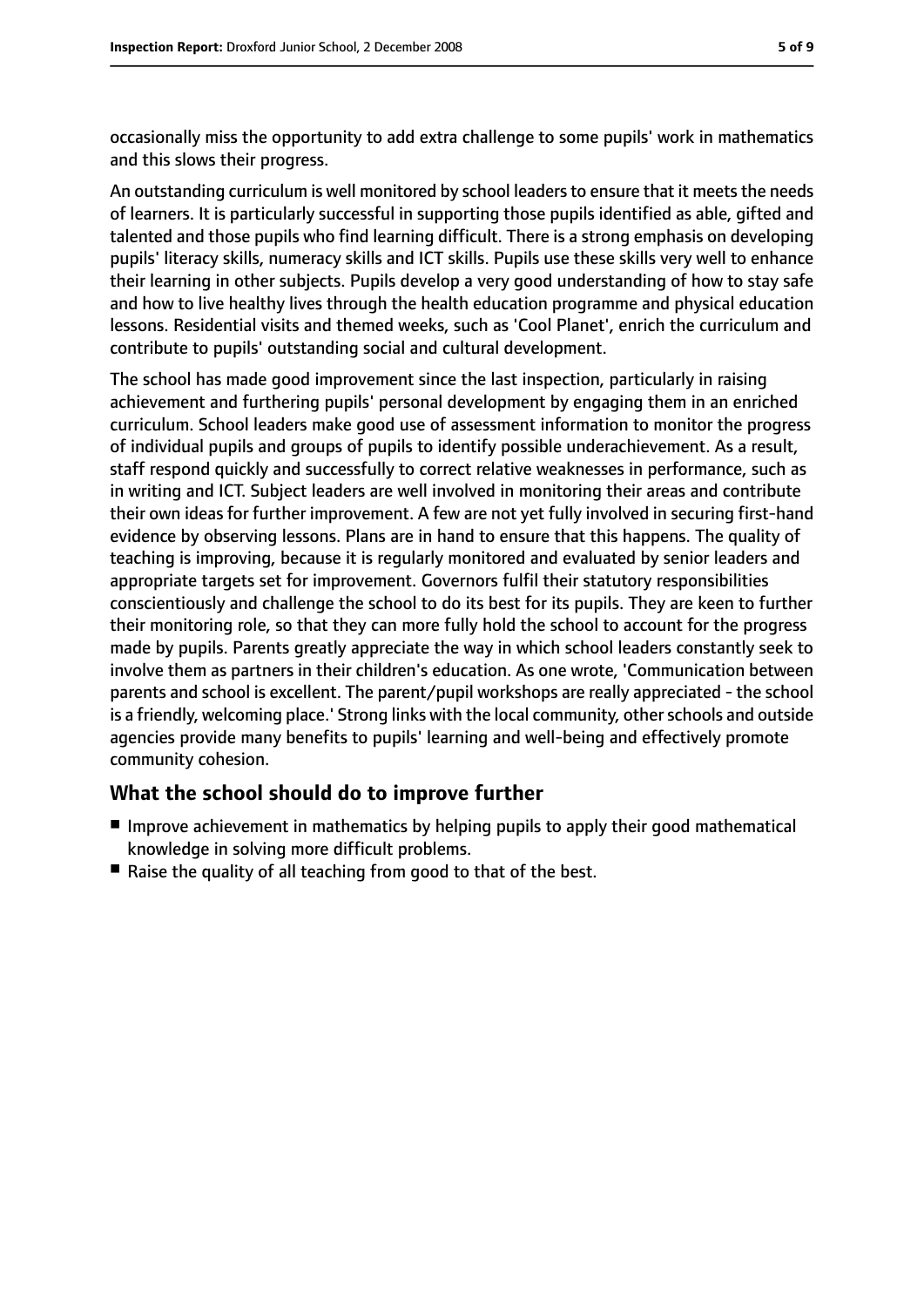**Any complaints about the inspection or the report should be made following the procedures set out in the guidance 'Complaints about school inspection', which is available from Ofsted's website: www.ofsted.gov.uk.**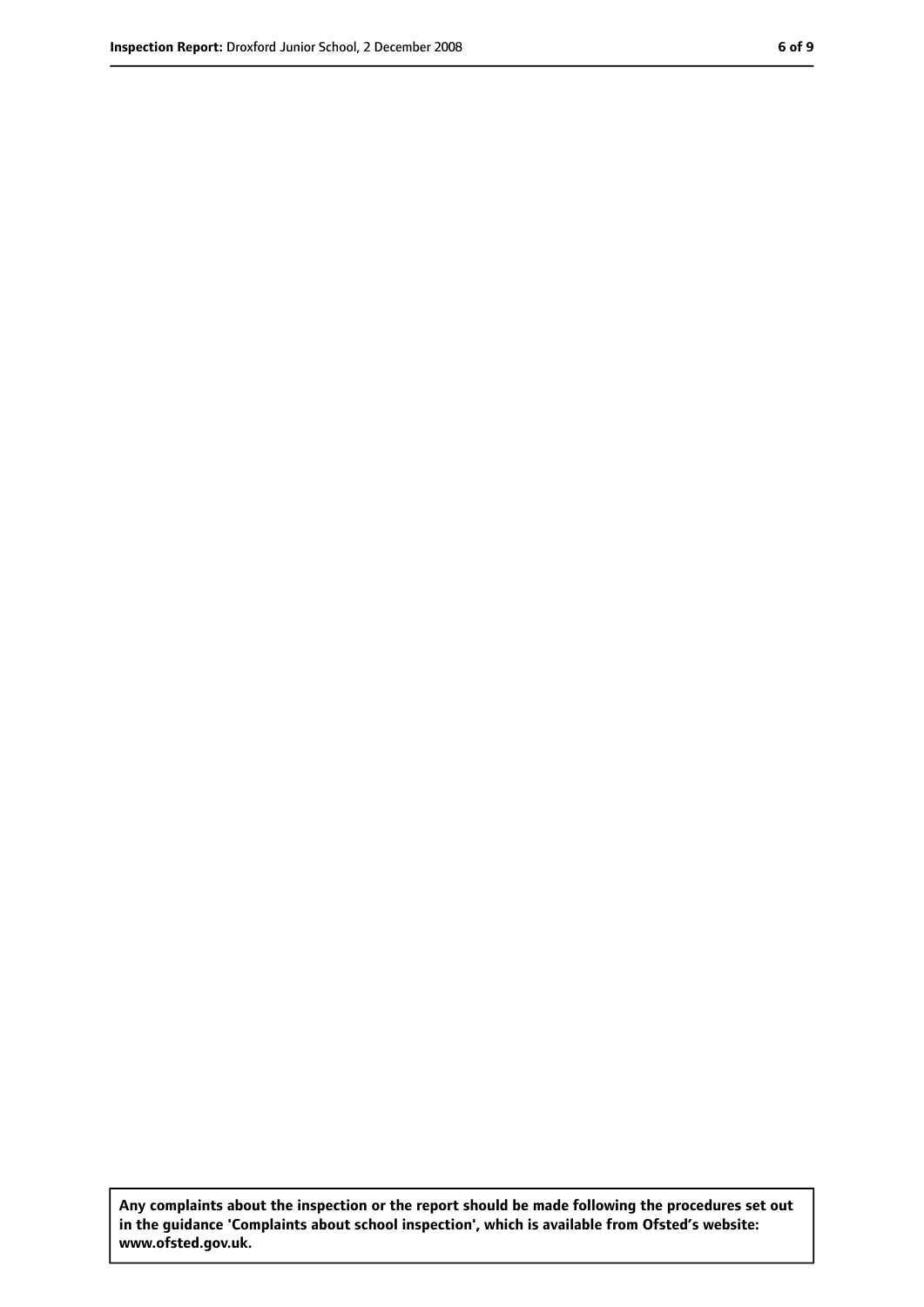# **Inspection judgements**

| ˈ Key to judgements: grade 1 is outstanding, grade 2 good, grade 3 satisfactory, and | <b>School</b>  |
|--------------------------------------------------------------------------------------|----------------|
| arade 4 inadequate                                                                   | <b>Overall</b> |

#### **Overall effectiveness**

| How effective, efficient and inclusive is the provision of<br>education, integrated care and any extended services in meeting the<br>needs of learners? |     |
|---------------------------------------------------------------------------------------------------------------------------------------------------------|-----|
| Effective steps have been taken to promote improvement since the last<br>inspection                                                                     | Yes |
| How well does the school work in partnership with others to promote learners'<br>well being?                                                            |     |
| The capacity to make any necessary improvements                                                                                                         |     |

#### **Achievement and standards**

| How well do learners achieve?                                                                                 |  |
|---------------------------------------------------------------------------------------------------------------|--|
| The standards <sup>1</sup> reached by learners                                                                |  |
| How well learners make progress, taking account of any significant variations  <br>between groups of learners |  |
| How well learners with learning difficulties and/or disabilities make progress                                |  |

#### **Annex A**

<sup>&</sup>lt;sup>1</sup>Grade 1 - Exceptionally and consistently high; Grade 2 - Generally above average with none significantly below average; Grade 3 - Broadly average to below average; Grade 4 - Exceptionally low.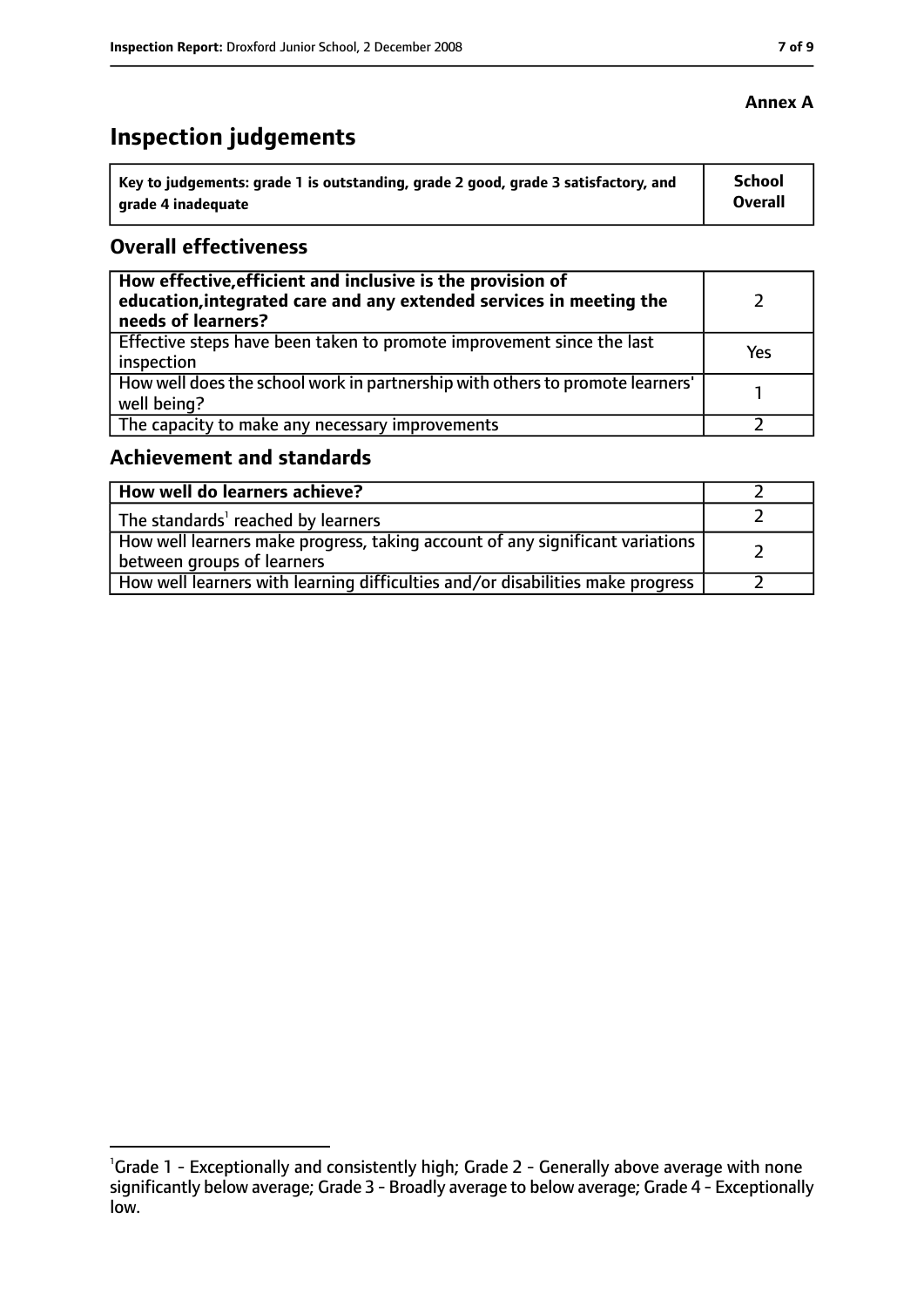## **Personal development and well-being**

| How good are the overall personal development and well-being of the<br>learners?                                 |  |
|------------------------------------------------------------------------------------------------------------------|--|
| The extent of learners' spiritual, moral, social and cultural development                                        |  |
| The extent to which learners adopt healthy lifestyles                                                            |  |
| The extent to which learners adopt safe practices                                                                |  |
| The extent to which learners enjoy their education                                                               |  |
| The attendance of learners                                                                                       |  |
| The behaviour of learners                                                                                        |  |
| The extent to which learners make a positive contribution to the community                                       |  |
| How well learners develop workplace and other skills that will contribute to<br>their future economic well-being |  |

# **The quality of provision**

| How effective are teaching and learning in meeting the full range of<br>learners' needs?              |  |
|-------------------------------------------------------------------------------------------------------|--|
| How well do the curriculum and other activities meet the range of needs and<br>interests of learners? |  |
| How well are learners cared for, quided and supported?                                                |  |

## **Leadership and management**

| How effective are leadership and management in raising achievement<br>and supporting all learners?                                              |     |
|-------------------------------------------------------------------------------------------------------------------------------------------------|-----|
| How effectively leaders and managers at all levels set clear direction leading<br>to improvement and promote high quality of care and education |     |
| How effectively leaders and managers use challenging targets to raise standards                                                                 |     |
| The effectiveness of the school's self-evaluation                                                                                               |     |
| How well equality of opportunity is promoted and discrimination eliminated                                                                      |     |
| How well does the school contribute to community cohesion?                                                                                      |     |
| How effectively and efficiently resources, including staff, are deployed to<br>achieve value for money                                          |     |
| The extent to which governors and other supervisory boards discharge their<br>responsibilities                                                  |     |
| Do procedures for safeguarding learners meet current government<br>requirements?                                                                | Yes |
| Does this school require special measures?                                                                                                      | No  |
| Does this school require a notice to improve?                                                                                                   | No  |